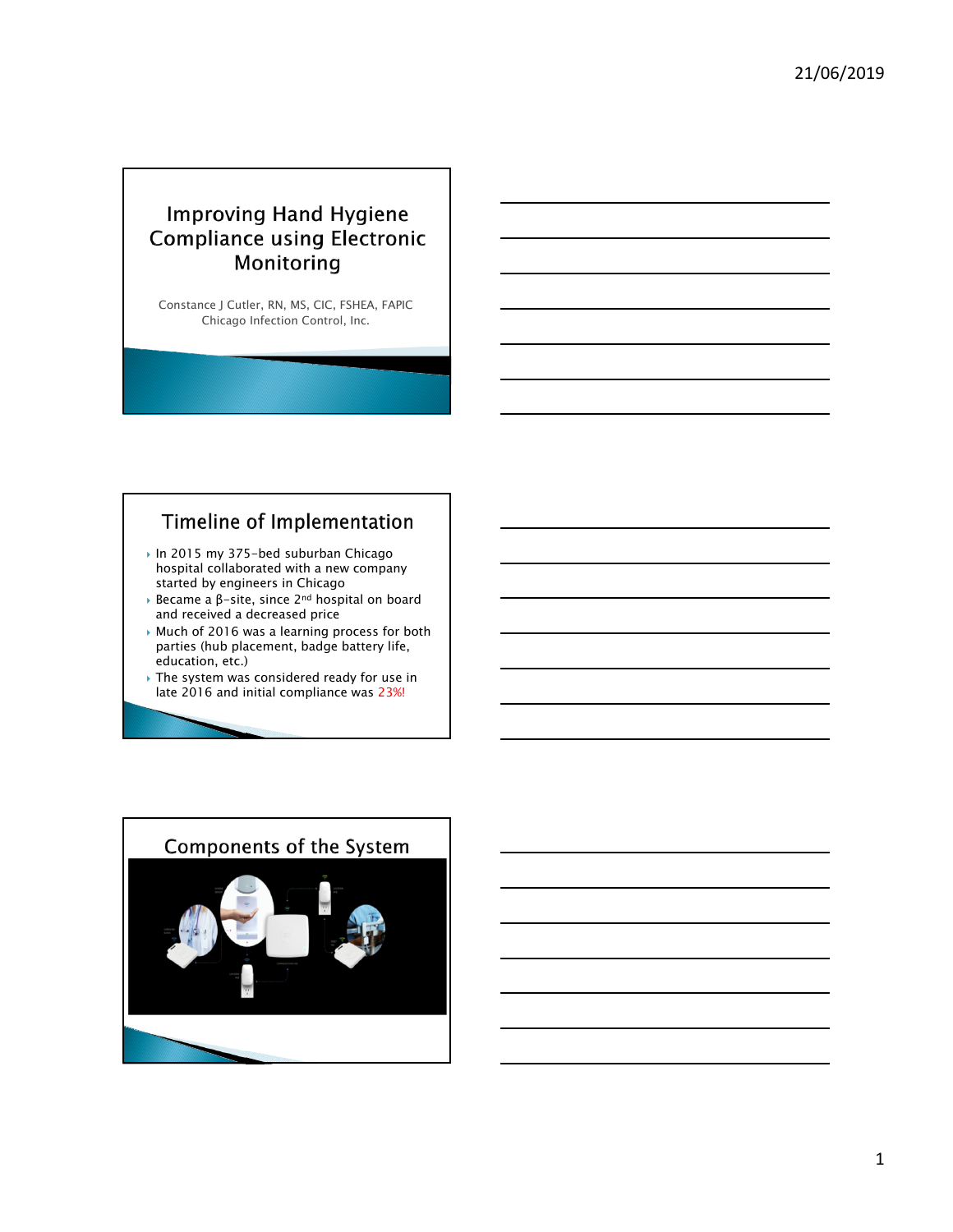









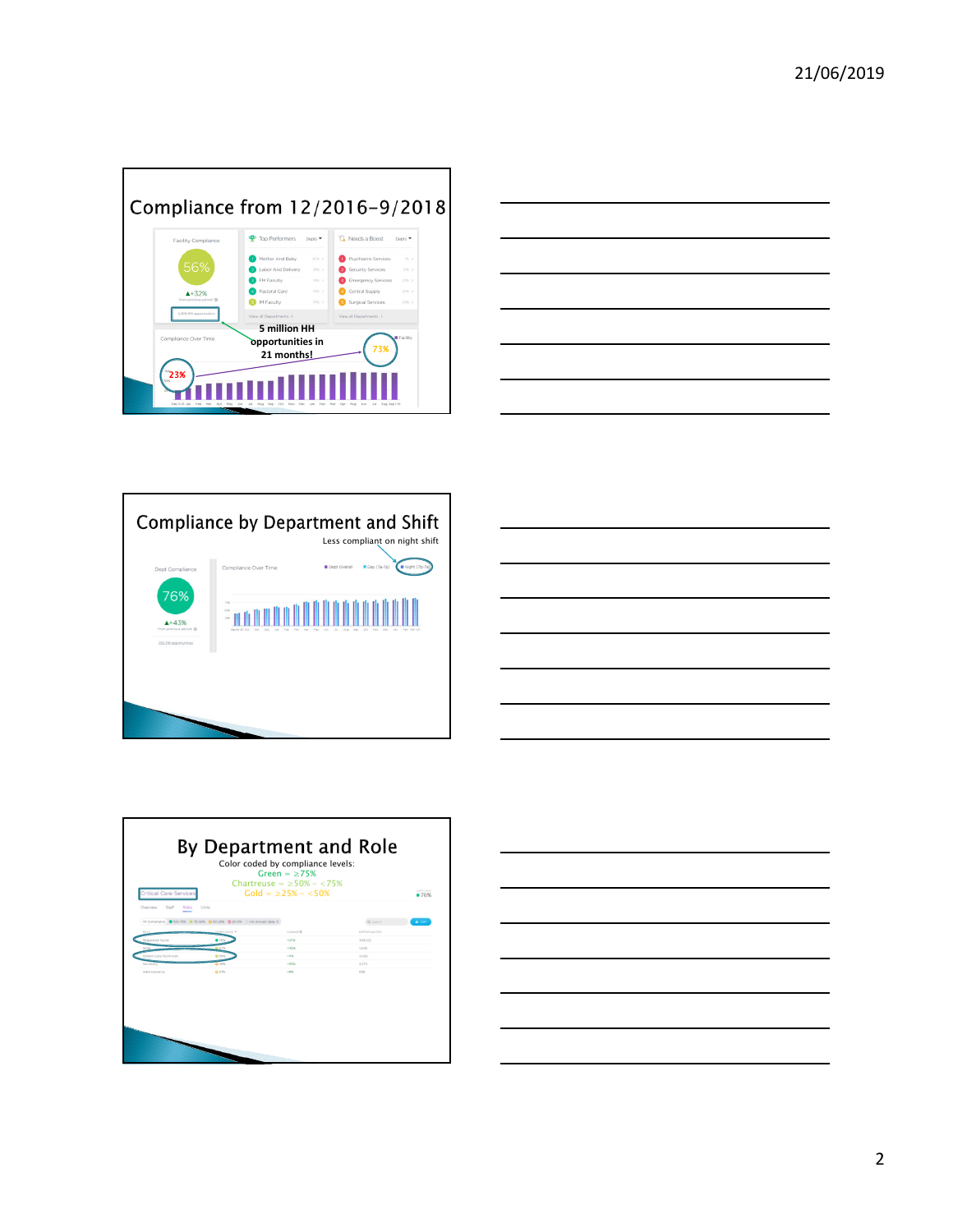|                                                   |                                                                        | <b>By Person</b> |                          |  |
|---------------------------------------------------|------------------------------------------------------------------------|------------------|--------------------------|--|
| Critical Care Services                            |                                                                        |                  | <b>COMMUNICA</b><br>•76% |  |
| Roles<br>Overview<br>Staff<br>-                   | Units                                                                  |                  |                          |  |
|                                                   | All Compliance @ 100-75% @ 75-50% @ 50-25% @ 25-0% C not enough data @ |                  | A CIV<br>Q Salesh        |  |
| <b>STARR</b>                                      | <b>COMPLIANCE</b>                                                      | DANIE @ *        | <b>CIPPORTURETIES</b>    |  |
| <b>Virgilia Calima</b><br><b>Permitted Trungs</b> |                                                                        | $+90%$           | 3,978                    |  |
| David Stefanski<br>Reportered North               |                                                                        | $+745$           | 15,274                   |  |
| Debbie Kunzer<br><b>Registered Faurup</b>         | $-77%$                                                                 | $+72N$           | 14, 1865                 |  |
| Baro Baczanski<br><b>Registered Nurse</b>         | <b>Q</b> date                                                          | $+5296$          | 8,510                    |  |
| Elidia Nevarez<br><b>Financial Score</b>          | <b>G</b> 64%                                                           | $+52%$           | 8,810                    |  |
| Pram Uerma<br>Registered Nutze                    | 1573                                                                   | $+50%$           | 10,185                   |  |
| Porsha Johnson<br>Texts interest Tourist          |                                                                        | $+43%$           | 10.450                   |  |
| Janely Carrera<br>Miller.                         | 0.67%                                                                  | $+4576$          | 1.048                    |  |
|                                                   |                                                                        |                  |                          |  |
|                                                   |                                                                        |                  |                          |  |
|                                                   |                                                                        |                  |                          |  |

| ____                        |
|-----------------------------|
|                             |
| and the control of the con- |
|                             |
| ___                         |
|                             |
|                             |

|                                | <b>HH Compliance by Patient Room</b>                                     |                     |                             |  |  |  |
|--------------------------------|--------------------------------------------------------------------------|---------------------|-----------------------------|--|--|--|
| All Patient Rooms              |                                                                          |                     |                             |  |  |  |
|                                | All Compliance ( 100-75% ( 75-50% ( 50-25% ( 25-0% ( not enough data ( ) |                     | $\triangle$ CSV<br>Q Search |  |  |  |
| PATIENT ROOM &                 | CONFLIANCE *                                                             | CHANGE <sub>®</sub> | OPPORTUNITIES &             |  |  |  |
| N435<br>43 North               | •75%                                                                     | $\sim$              | 352                         |  |  |  |
| 2511<br>Mother And Baby-255    | ● 72%                                                                    | $+52%$              | 14.672                      |  |  |  |
| N226<br><b>SOF</b>             | ● 72%                                                                    | $+2906$             | 23154                       |  |  |  |
| N225<br>100                    | 272%                                                                     | $+7676$             | 25,202                      |  |  |  |
| 2510<br>Mother And Datas, 1935 | <b>C</b> 72%                                                             | +53%                | 15,582                      |  |  |  |
| 2505<br>Mother And Baby: 255   | <b>8 71%</b>                                                             | $+4.3\%$            | 14.176                      |  |  |  |
| 2506<br>Mother And Baby-255    | <b>C</b> 71%                                                             | $+38%$              | 16,740                      |  |  |  |
| 2502<br>Mother And Date: 255   | @ 70%                                                                    | $+46%$              | 19.398                      |  |  |  |
| N221<br><b>COL</b>             | @ 70%                                                                    | +3.6%               | 26,602                      |  |  |  |
| 2507<br>Mother And Baby-255    | @ 70%                                                                    | $+3.6\%$            | 16.598                      |  |  |  |
| N432<br>43 North               | <b>C</b> 70%                                                             | a.                  | 310                         |  |  |  |
| N224<br>se.                    | @ KOYK                                                                   | $+3356$             | 26,872                      |  |  |  |
| N222                           | <b>B</b> 69%                                                             | $+36%$              | 27.744                      |  |  |  |